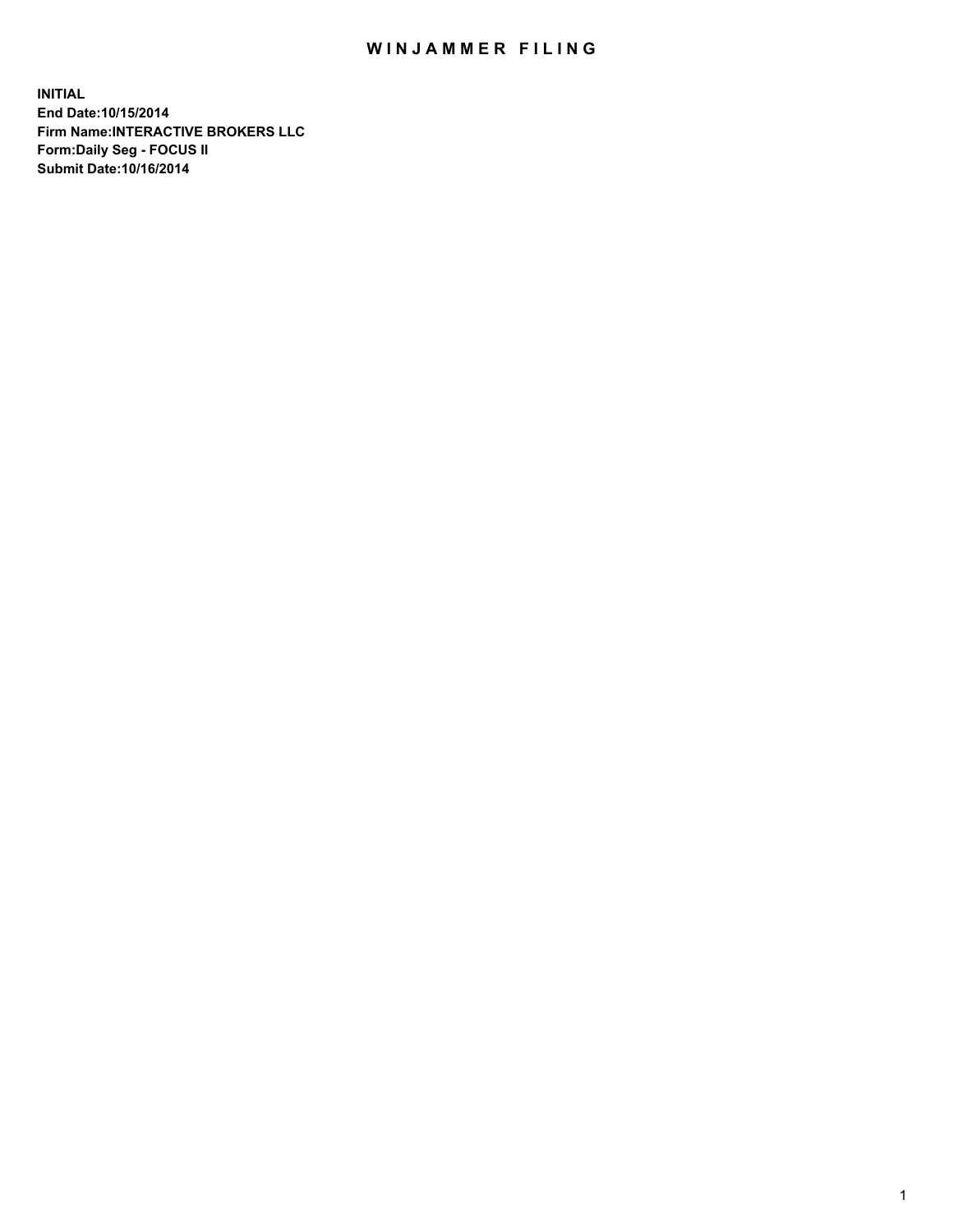## **INITIAL End Date:10/15/2014 Firm Name:INTERACTIVE BROKERS LLC Form:Daily Seg - FOCUS II Submit Date:10/16/2014 Daily Segregation - Cover Page**

| Name of Company<br><b>Contact Name</b><br><b>Contact Phone Number</b><br><b>Contact Email Address</b>                                                                                                                                                                                                                          | <b>INTERACTIVE BROKERS LLC</b><br><b>Michael Ellman</b><br>203-422-8926<br>mellman@interactivebrokers.co<br>m |
|--------------------------------------------------------------------------------------------------------------------------------------------------------------------------------------------------------------------------------------------------------------------------------------------------------------------------------|---------------------------------------------------------------------------------------------------------------|
| FCM's Customer Segregated Funds Residual Interest Target (choose one):<br>a. Minimum dollar amount: ; or<br>b. Minimum percentage of customer segregated funds required:% ; or<br>c. Dollar amount range between: and; or<br>d. Percentage range of customer segregated funds required between:% and%.                         | $\overline{\mathbf{0}}$<br>0<br>155,000,000 245,000,000<br>00                                                 |
| FCM's Customer Secured Amount Funds Residual Interest Target (choose one):<br>a. Minimum dollar amount: ; or<br>b. Minimum percentage of customer secured funds required:% ; or<br>c. Dollar amount range between: and; or<br>d. Percentage range of customer secured funds required between:% and%.                           | $\overline{\mathbf{0}}$<br>0<br>80,000,000 120,000,000<br>0 <sub>0</sub>                                      |
| FCM's Cleared Swaps Customer Collateral Residual Interest Target (choose one):<br>a. Minimum dollar amount: ; or<br>b. Minimum percentage of cleared swaps customer collateral required:% ; or<br>c. Dollar amount range between: and; or<br>d. Percentage range of cleared swaps customer collateral required between:% and%. | $\overline{\mathbf{0}}$<br><u>0</u><br>0 <sub>0</sub><br>0 <sub>0</sub>                                       |
| Current ANC:on<br><b>Broker Dealer Minimum</b><br>Debit/Deficit - CustomersCurrent AmountGross Amount<br>Domestic Debit/Deficit<br>Foreign Debit/Deficit                                                                                                                                                                       | 2,339,182,116 15-OCT-2014<br>360,228,459<br>3,991,515<br>6,206,7450                                           |
| Debit/Deficit - Non CustomersCurrent AmountGross Amount<br>Domestic Debit/Deficit<br>Foreign Debit/Deficit<br>Proprietary Profit/Loss<br>Domestic Profit/Loss<br>Foreign Profit/Loss                                                                                                                                           | 0 <sub>0</sub><br>0 <sub>0</sub><br>$\overline{\mathbf{0}}$<br>$\overline{\mathbf{0}}$                        |
| Proprietary Open Trade Equity<br>Domestic OTE<br>Foreign OTE<br><b>SPAN</b><br><b>Customer SPAN Calculation</b>                                                                                                                                                                                                                | $\overline{\mathbf{0}}$<br><u>0</u><br>1,047,698,266                                                          |
| Non-Customer SPAN Calcualation<br><b>Proprietary Capital Charges</b><br>Minimum Dollar Amount Requirement<br>Other NFA Dollar Amount Requirement                                                                                                                                                                               | 17,890,702<br><u>0</u><br>20,000,000 [7465]<br>21,431,193 [7475]                                              |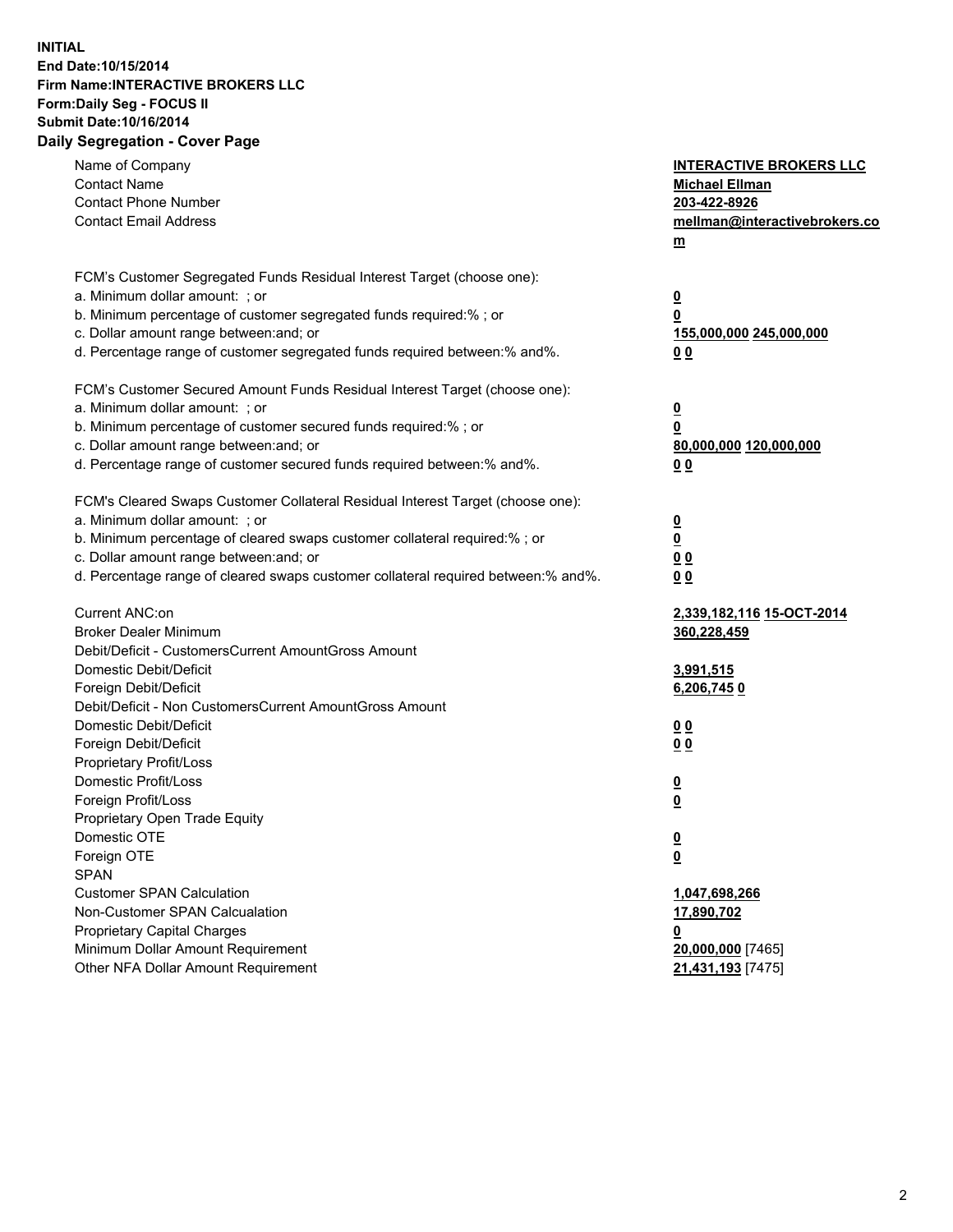## **INITIAL End Date:10/15/2014 Firm Name:INTERACTIVE BROKERS LLC Form:Daily Seg - FOCUS II Submit Date:10/16/2014 Daily Segregation - Secured Amounts**

|     | Foreign Futures and Foreign Options Secured Amounts                                                        |                                                 |
|-----|------------------------------------------------------------------------------------------------------------|-------------------------------------------------|
|     | Amount required to be set aside pursuant to law, rule or regulation of a foreign                           | $0$ [7305]                                      |
|     | government or a rule of a self-regulatory organization authorized thereunder                               |                                                 |
| 1.  | Net ledger balance - Foreign Futures and Foreign Option Trading - All Customers                            |                                                 |
|     | A. Cash                                                                                                    | 324,574,090 [7315]                              |
|     | B. Securities (at market)                                                                                  | $0$ [7317]                                      |
| 2.  | Net unrealized profit (loss) in open futures contracts traded on a foreign board of trade                  | -15,433,412 [7325]                              |
| 3.  | Exchange traded options                                                                                    |                                                 |
|     | a. Market value of open option contracts purchased on a foreign board of trade                             | <b>90,225</b> [7335]                            |
|     | b. Market value of open contracts granted (sold) on a foreign board of trade                               | -363,725 [7337]                                 |
| 4.  | Net equity (deficit) (add lines 1.2. and 3.)                                                               | 308,867,178 [7345]                              |
| 5.  | Account liquidating to a deficit and account with a debit balances - gross amount                          | 6,206,745 [7351]                                |
|     | Less: amount offset by customer owned securities                                                           | 0 [7352] 6,206,745 [7354]                       |
| 6.  | Amount required to be set aside as the secured amount - Net Liquidating Equity                             | 315,073,923 [7355]                              |
|     | Method (add lines 4 and 5)                                                                                 |                                                 |
| 7.  | Greater of amount required to be set aside pursuant to foreign jurisdiction (above) or line                | 315,073,923 [7360]                              |
|     | 6.                                                                                                         |                                                 |
|     | FUNDS DEPOSITED IN SEPARATE REGULATION 30.7 ACCOUNTS                                                       |                                                 |
| 1.  | Cash in banks                                                                                              |                                                 |
|     | A. Banks located in the United States                                                                      | 337, 195, 703 [7500]                            |
|     | B. Other banks qualified under Regulation 30.7                                                             | 0 [7520] 337,195,703 [7530]                     |
| 2.  | Securities                                                                                                 |                                                 |
|     | A. In safekeeping with banks located in the United States                                                  | $0$ [7540]                                      |
|     | B. In safekeeping with other banks qualified under Regulation 30.7                                         | 0 [7560] 0 [7570]                               |
| 3.  | Equities with registered futures commission merchants                                                      |                                                 |
|     | A. Cash                                                                                                    | $0$ [7580]                                      |
|     | <b>B.</b> Securities                                                                                       | $0$ [7590]                                      |
|     | C. Unrealized gain (loss) on open futures contracts                                                        | $0$ [7600]                                      |
|     | D. Value of long option contracts                                                                          | $0$ [7610]                                      |
|     | E. Value of short option contracts                                                                         | 0 [7615] 0 [7620]                               |
| 4.  | Amounts held by clearing organizations of foreign boards of trade                                          |                                                 |
|     | A. Cash                                                                                                    | $0$ [7640]                                      |
|     | <b>B.</b> Securities                                                                                       | $0$ [7650]                                      |
|     | C. Amount due to (from) clearing organization - daily variation                                            | $0$ [7660]                                      |
|     | D. Value of long option contracts                                                                          | $0$ [7670]                                      |
|     | E. Value of short option contracts                                                                         | 0 [7675] 0 [7680]                               |
| 5.  | Amounts held by members of foreign boards of trade                                                         |                                                 |
|     | A. Cash                                                                                                    | 74,990,773 [7700]                               |
|     | <b>B.</b> Securities                                                                                       | $0$ [7710]                                      |
|     | C. Unrealized gain (loss) on open futures contracts                                                        | 3,136,306 [7720]                                |
|     | D. Value of long option contracts                                                                          | 90,223 [7730]                                   |
|     | E. Value of short option contracts                                                                         | <u>-363,719</u> [7735] <u>77,853,583</u> [7740] |
| 6.  | Amounts with other depositories designated by a foreign board of trade                                     | $0$ [7760]                                      |
| 7.  | Segregated funds on hand                                                                                   | $0$ [7765]                                      |
| 8.  | Total funds in separate section 30.7 accounts                                                              | 415,049,286 [7770]                              |
| 9.  | Excess (deficiency) Set Aside for Secured Amount (subtract line 7 Secured Statement<br>Page 1 from Line 8) | 99,975,363 [7380]                               |
| 10. | Management Target Amount for Excess funds in separate section 30.7 accounts                                | 80,000,000 [7780]                               |
| 11. | Excess (deficiency) funds in separate 30.7 accounts over (under) Management Target                         | 19,975,363 [7785]                               |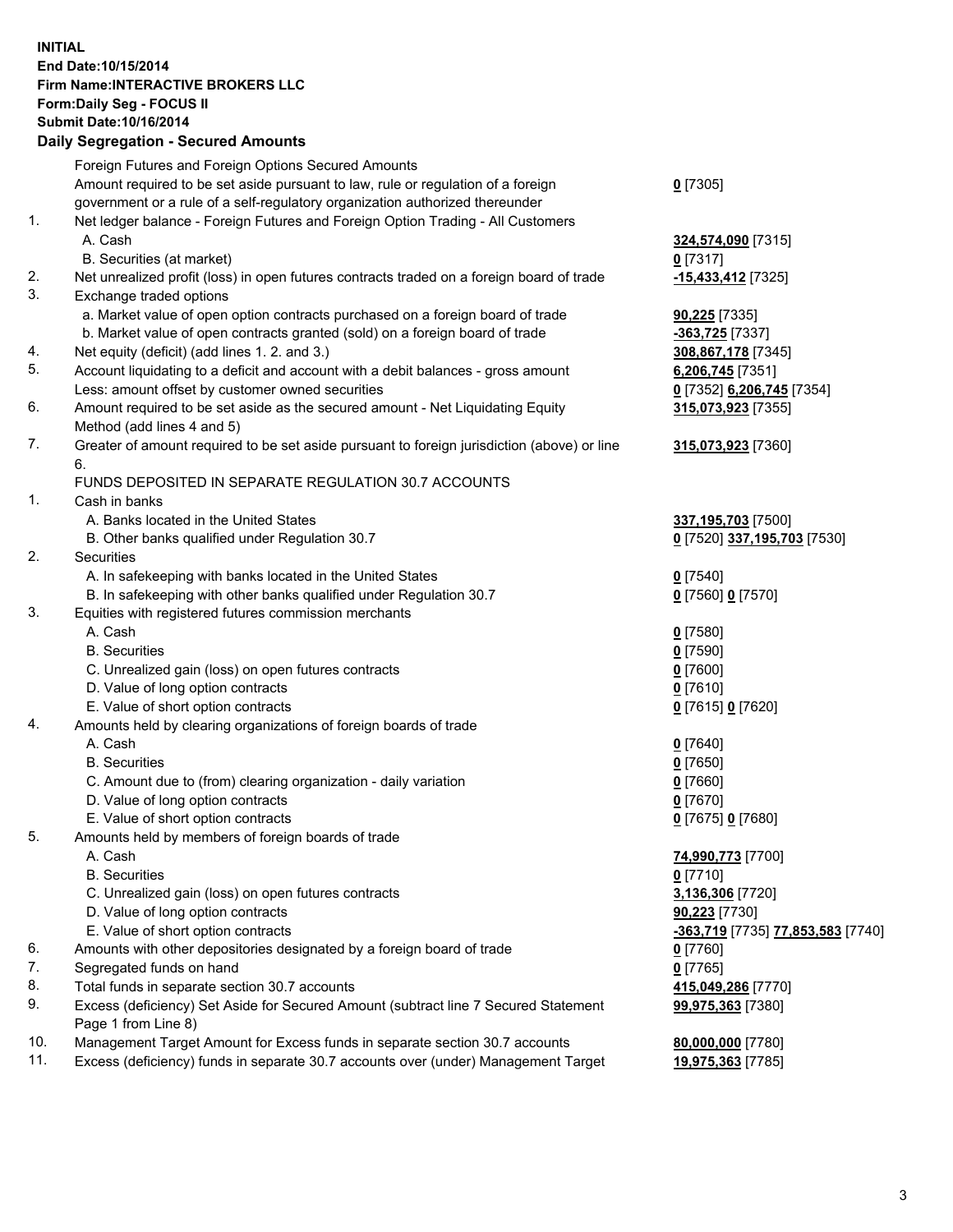**INITIAL End Date:10/15/2014 Firm Name:INTERACTIVE BROKERS LLC Form:Daily Seg - FOCUS II Submit Date:10/16/2014 Daily Segregation - Segregation Statement** SEGREGATION REQUIREMENTS(Section 4d(2) of the CEAct) 1. Net ledger balance A. Cash **2,349,631,108** [7010] B. Securities (at market) **0** [7020] 2. Net unrealized profit (loss) in open futures contracts traded on a contract market **69,166,022** [7030] 3. Exchange traded options A. Add market value of open option contracts purchased on a contract market **156,889,422** [7032] B. Deduct market value of open option contracts granted (sold) on a contract market **-320,864,359** [7033] 4. Net equity (deficit) (add lines 1, 2 and 3) **2,254,822,193** [7040] 5. Accounts liquidating to a deficit and accounts with debit balances - gross amount **3,991,515** [7045] Less: amount offset by customer securities **0** [7047] **3,991,515** [7050] 6. Amount required to be segregated (add lines 4 and 5) **2,258,813,708** [7060] FUNDS IN SEGREGATED ACCOUNTS 7. Deposited in segregated funds bank accounts A. Cash **442,594,276** [7070] B. Securities representing investments of customers' funds (at market) **1,108,676,616** [7080] C. Securities held for particular customers or option customers in lieu of cash (at market) **0** [7090] 8. Margins on deposit with derivatives clearing organizations of contract markets A. Cash **9,232,058** [7100] B. Securities representing investments of customers' funds (at market) **113,524,495** [7110] C. Securities held for particular customers or option customers in lieu of cash (at market) **0** [7120] 9. Net settlement from (to) derivatives clearing organizations of contract markets **-1,590,961** [7130] 10. Exchange traded options A. Value of open long option contracts **2,428,420** [7132] B. Value of open short option contracts **-7,669,692** [7133] 11. Net equities with other FCMs A. Net liquidating equity **-157,950,858** [7140] B. Securities representing investments of customers' funds (at market) **959,963,444** [7160] C. Securities held for particular customers or option customers in lieu of cash (at market) **0** [7170] 12. Segregated funds on hand **0** [7150] 13. Total amount in segregation (add lines 7 through 12) **2,469,207,798** [7180] 14. Excess (deficiency) funds in segregation (subtract line 6 from line 13) **210,394,090** [7190] 15. Management Target Amount for Excess funds in segregation **155,000,000** [7194]

16. Excess (deficiency) funds in segregation over (under) Management Target Amount Excess

**55,394,090** [7198]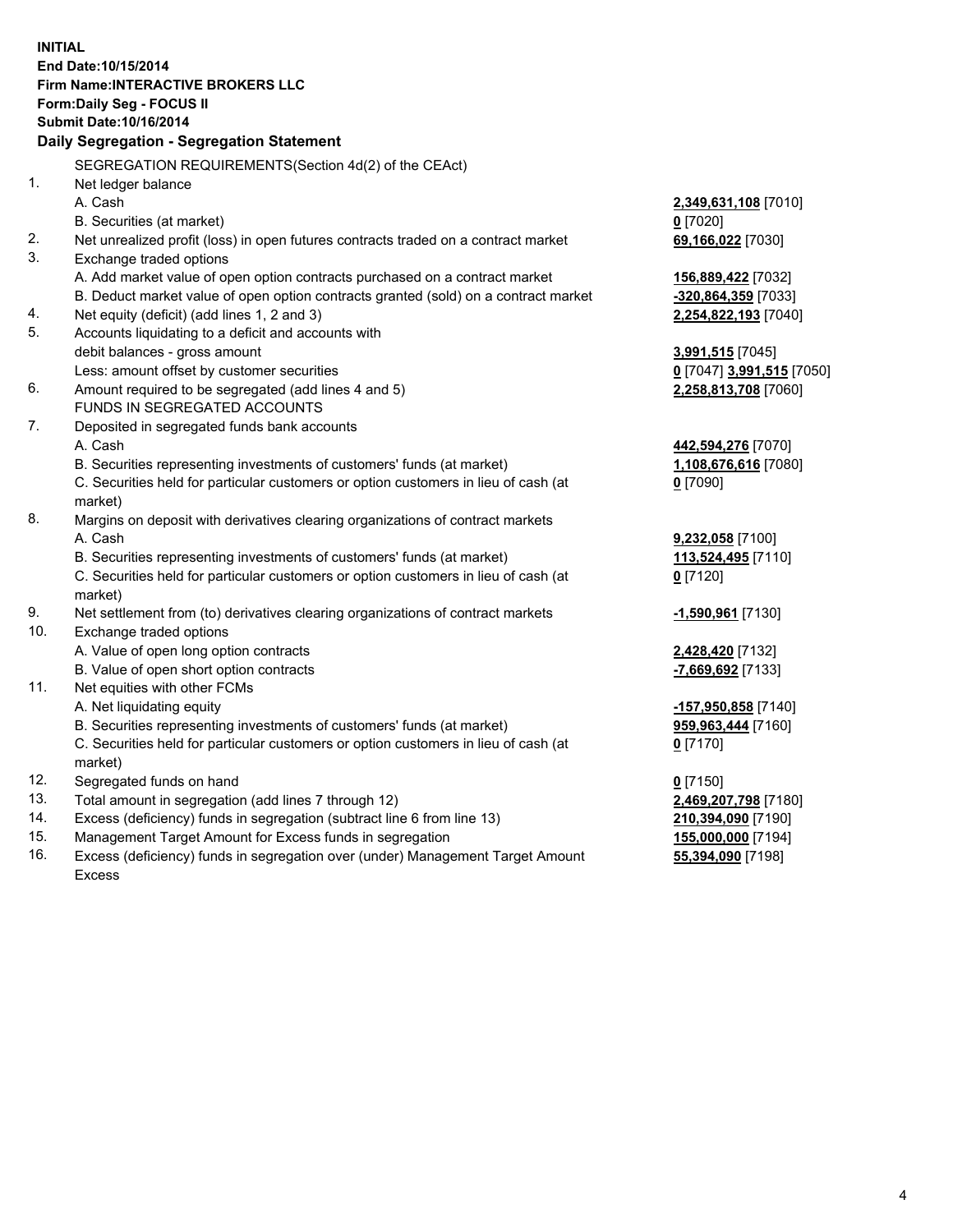## **INITIAL End Date:10/15/2014 Firm Name:INTERACTIVE BROKERS LLC Form:Daily Seg - FOCUS II Submit Date:10/16/2014 Daily Segregation - Supplemental**

| $\blacksquare$ | Total gross margin deficiencies - Segregated Funds Origin                              | 89,559 [9100]  |
|----------------|----------------------------------------------------------------------------------------|----------------|
| $\blacksquare$ | Total gross margin deficiencies - Secured Funds Origin                                 | 144,481 [9101] |
| $\blacksquare$ | Total gross margin deficiencies - Cleared Swaps Customer Collateral Funds Origin       | $0$ [9102]     |
| $\blacksquare$ | Total gross margin deficiencies - Noncustomer and Proprietary Accounts Origin          | $0$ [9103]     |
| $\blacksquare$ | Total number of accounts contributing to total gross margin deficiencies - Segregated  | 13 [9104]      |
|                | Funds Origin                                                                           |                |
| $\sim$         | Total number of accounts contributing to total gross margin deficiencies - Secured     | 4 [9105]       |
|                | <b>Funds Origin</b>                                                                    |                |
| $\blacksquare$ | Total number of accounts contributing to the total gross margin deficiencies - Cleared | $0$ [9106]     |
|                | Swaps Customer Collateral Funds Origin                                                 |                |
| $\blacksquare$ | Total number of accounts contributing to the total gross margin deficiencies -         | $0$ [9107]     |
|                | Noncustomer and Proprietary Accounts Origin                                            |                |
| $\blacksquare$ | Upload a copy of the firm's daily margin report the FCM uses to issue margin calls     |                |
|                | which corresponds with the reporting date.                                             |                |

10.15.2014 Commodity Margin Deficiency Report.xls